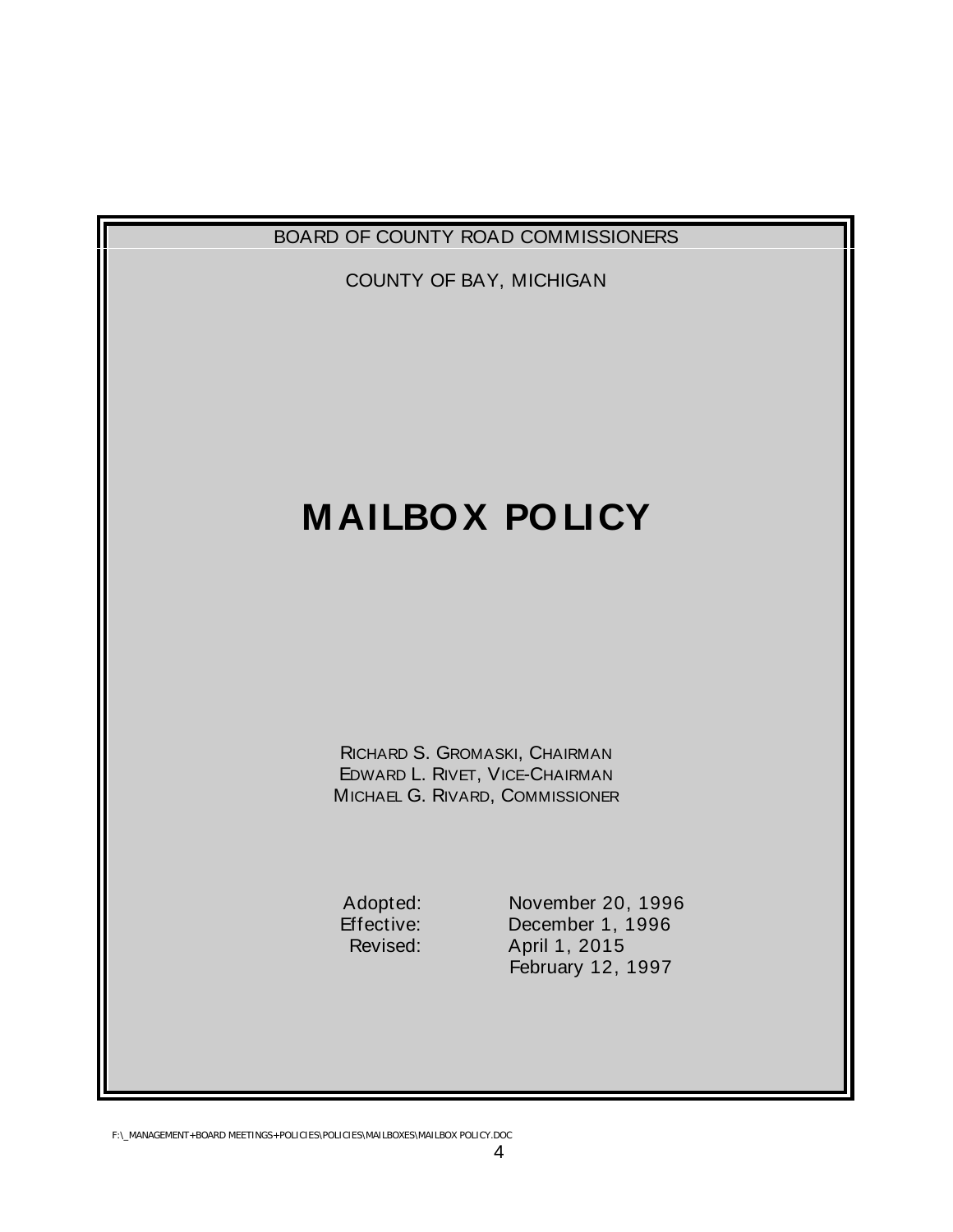# POLICY FOR THE ACCOMMODATION OF MAILBOXES, SNOW SHIELDS AND NEWSPAPER DELIVERY BOXES IN BAY COUNTY RIGHTS-OF-WAY

Mailboxes, newspaper delivery boxes and snow shields are permitted to be installed within the county road right-of-way for the sole purpose of mail delivery by the U.S. Postal Service, newspaper service or the protection of said boxes. The county road right-of-way is under the jurisdiction of the Bay County Road Commission (BCRC), and we are tasked with reviewing these installations so they do not create a hazard for the motoring public. No mailbox, mailbox snow shield or newspaper delivery box will be allowed to exist within the County rights-of-way if it interferes with the safety of the traveling public or the function, maintenance, or operation of the road system. Installation of these items that do not conform to the provisions of this policy shall be considered an unauthorized encroachment.

The location and construction of mailboxes shall conform to the rules and regulations of the U.S. Postal Service, as well as, to standards established by the BCRC.

The placement of mailboxes, newspaper delivery boxes and snow shields in the road right-of-way is allowed by the BCRC. Although the BCRC does not require a permit for their installation, it does mean they are there because the BCRC allows them to be there.

### **LOCATION OF MAILBOXES**

No mailbox will be permitted where access is obtained from the lanes of a freeway or where access is otherwise prohibited by law or regulation.

Mailboxes shall be located on the right-hand side of the roadway in the direction of the delivery route except on one-way streets where they may be placed on the left-hand side. The bottom of the box shall be set at an elevation established by the U.S. Postal Service, usually between 3'6" and 4'0" above the roadway surface. The roadside face of the box shall be offset from the edge of the shoulder or behind the face of the curb 8" to 12".

Where a mailbox is located at a driveway entrance, it shall be placed on the far side of the driveway in the direction of the delivery route.

Where a mailbox is located at an intersecting road, it shall be located a minimum of 100 feet beyond the center of the intersecting road in the direction of the delivery route. If the mailbox is placed on a roadway not under the direct jurisdiction of the BCRC, the property owner is directed to contact the jurisdictional agency to determine their requirements for mailbox installation.

F:\\_MANAGEMENT+BOARD MEETINGS+POLICIES\POLICIES\MAILBOXES\MAILBOX POLICY.DOC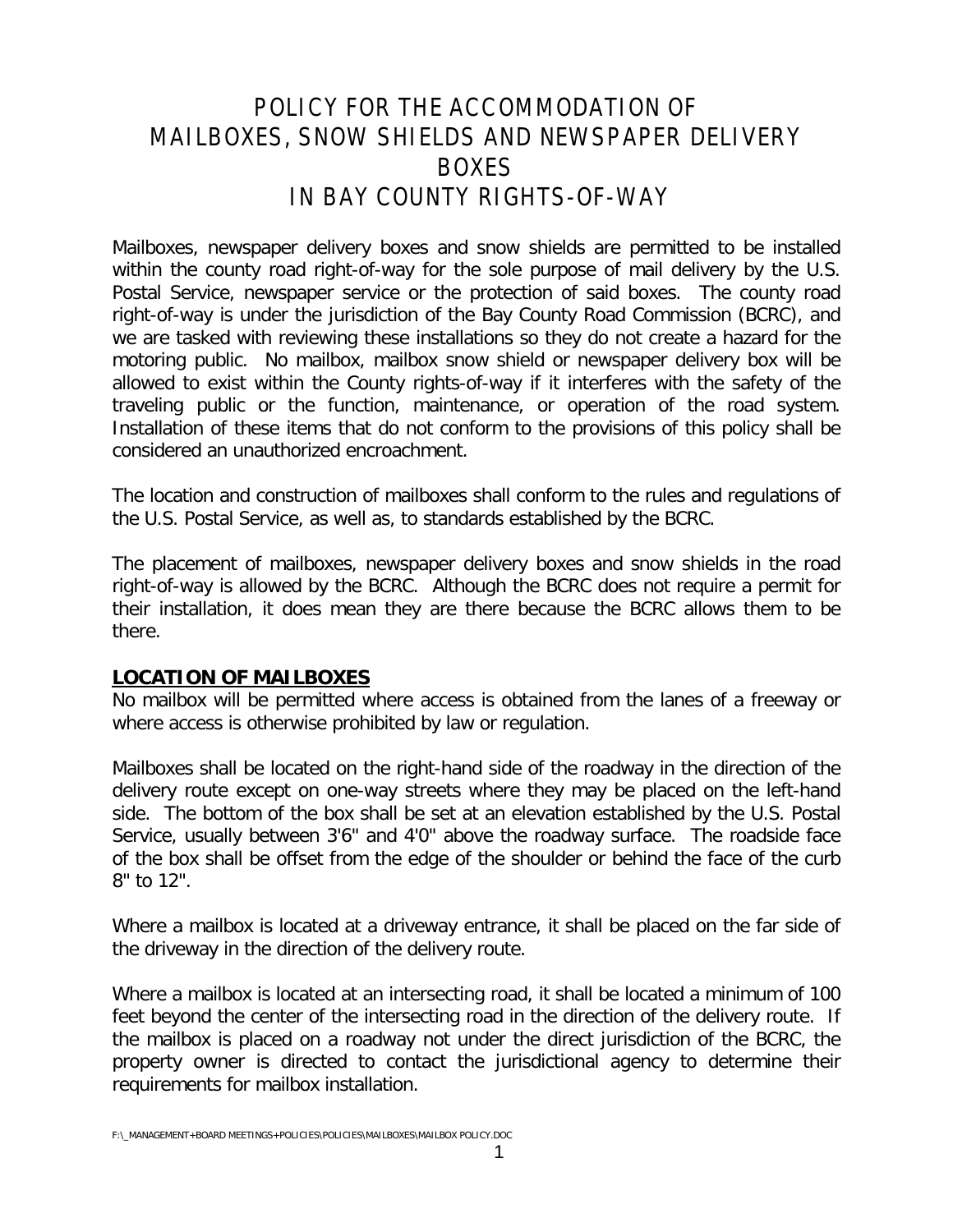## **MAILBOX AND NEWSPAPER DELIVERY BOX MATERIALS**

Mailboxes shall be of light sheet metal or plastic construction conforming to the requirements of the U.S. Postal Service. Newspaper delivery boxes shall be of light sheet metal or plastic construction of the minimum dimensions suitable for holding a newspaper, and must be placed on the same side of the road as the mailbox.

No more than two mailboxes may be mounted on a single support structure. However, lightweight newspaper boxes may be mounted below the mailbox on the side of the mailbox support.

A single 4-inch x 4-inch square or 4 1/2-inch diameter, round wood post or a metal post with a strength no greater than a 2-inch diameter standard strength, hollow, steel pipe, will be acceptable as a mailbox support. The post shall not be embedded any more than 24 inches into the ground. A metal post shall not be fitted with an anchor plate, but it may have an anti-twist device that extends no more than 10 inches below the ground surface.

Mailbox supports (wood or metal supports) shall not be set in concrete. The area around the post or "post hole" can be filled with either compacted earth, gravel or "pea" stone.

The post-to-box attachment details should be of sufficient strength to prevent the box from separating from the post top if the installation is struck by a vehicle.

#### **MAILBOX "SNOW SHIELD"**

For protection of mailboxes from snow removal operations of BCRC snow plowing crews, a mailbox "snow shields" may be installed within the road right-of-way. This structure is intended to take the blunt force of the snow as it is removed from the roadway, specifically as it exits the end of the snow plow blade. The force of the snow directly striking the mailbox can potentially cause damage to the mailbox or post. The snow shields intent is to shield or re-direct the force of the snow, thus preventing damage to the mailbox and/or post.

Snow shields, like mailboxes, are an acceptable structure/encroachment in the road right-of-way, if constructed and installed per BCRC specifications. Snow shields shall be constructed as shown in Figure 1 attached to this policy. They shall be constructed of 4" x 4" vertical wood posts with five-quarter "5/4" deck boards or similar wood cross pieces. The outer dimensions of the shield shall be 16" wide, with an approximate height of 48". The shield dimensions may vary slightly depending on the shape and size of the mailbox. However, they shall not vary by more than 3" in either the vertical or horizontal directions. Therefore, the snow shield's maximum dimensions shall not be greater than 19" by 51". The snow shield shall  $NOT$  consist of cross pieces thicker than five-quarter ("5/4") deck boards mentioned above nor made of any type of metal.

F:\\_MANAGEMENT+BOARD MEETINGS+POLICIES\POLICIES\MAILBOXES\MAILBOX POLICY.DOC